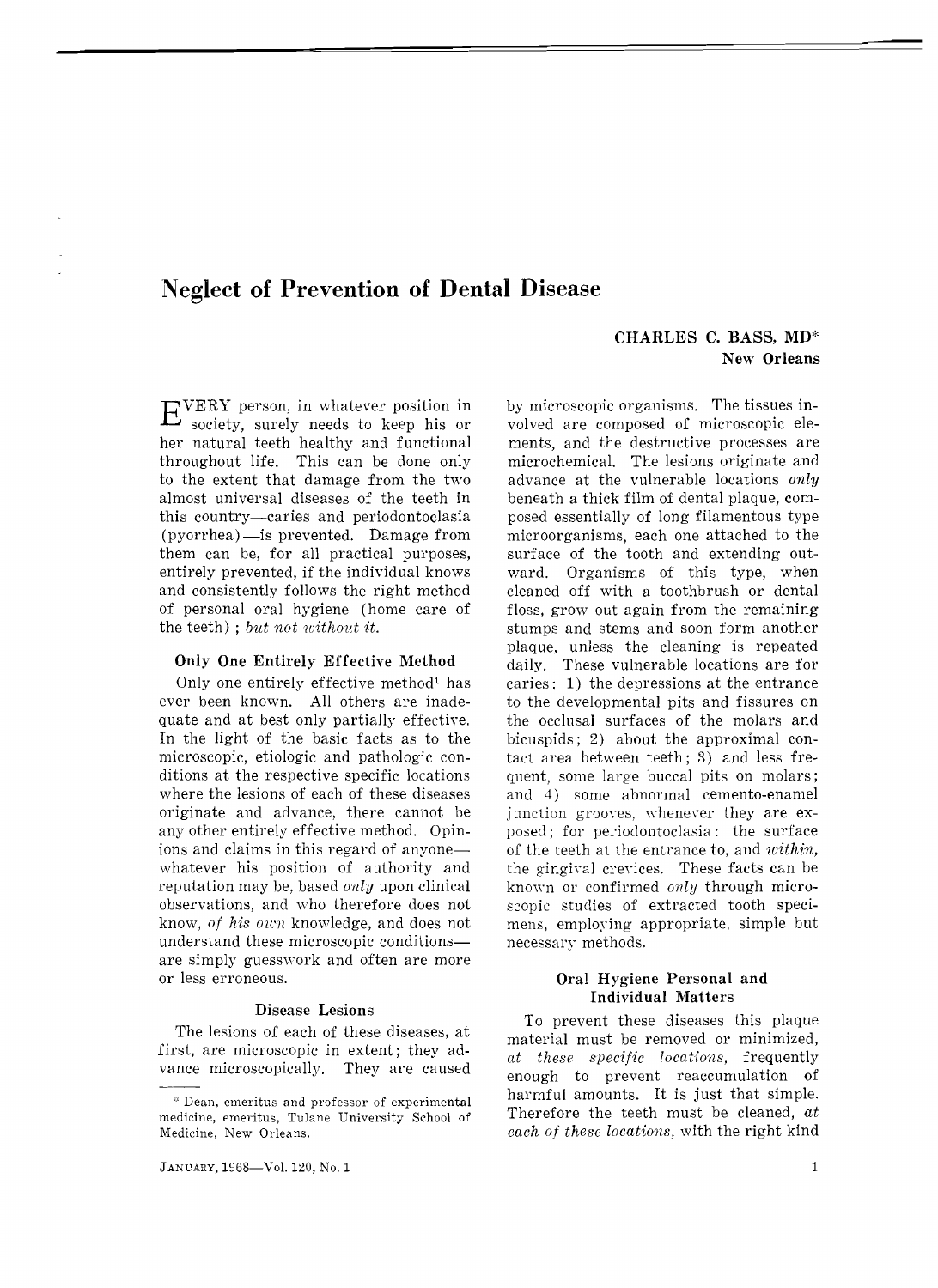of *both toothbrush and denial floss,* every night before retiring. It cannot be done with either one alone. Nothing else is necessary; nothing less can be entirely effective. Oral hygiene is a personal and an individual matter. Each person must be shown in his or her own mouth, by a dentist who knows and follows it himself, exactly how and where the teeth must be cleaned.

# Effective Prevention not Generally Recognized

This method of cleaning the teeth, whereby the two diseases and their consequences can be prevented, has not been taught in the dental schools.<sup>2</sup> On the contrary, for more than 40 years, quite inappropriate and inadequate methods of brushing (Charters, Stillman, various modifications of these) have been taught and promoted.<sup>3</sup> Most people who brush their teeth at all try to follow some such faulty method. The *absolute necessity* for proper use of the right kind of dental floss, in addition to proper brushing, has not been generally recognized or effectively taught. In fact, *effective prevention* of these diseases has received little serious attention. Few dentists, or others, know that it is possible.

#### Dental Floss Absoiute Necessity

Caries lesions originate and advance on 20 occlusal surfaces on molars and bicuspids ana on  $60$  approximal surfaces between contacting teeth. The vulnerable locations on the occlusal surfaces can be cleaned adequately by the proper application of the right kind of toothbrush to these areas. Toothbrush bristles cannot be applied to the vulnerable locations on the 60 approximal surfaces. These areas can be cleaned adequately only by the proper use of the right kind of dental floss. Therefore, brushing the teeth right can prevent caries on only 25 per cent of the vulnerable surfaces. Use of dental floss is absolutely necessary for prevention of caries on 75 per cent of the vulnerable surfaces.

#### Right Toothbrush and Dental Floss Required

For prevention and control of periodontoclasia 64 of the 128 vulnerable surfaces, at the entrance to and within gingival crevices, can be cleaned adequately by the proper application of the right kind of toothbrush. The other 64, interproximal, surfaces can be cleaned *only by* the proper use of the right kind of dental floss.

Not only do many dentists follow themselves, and advocate to others, inappropriate and inadequate methods of brushing the teeth but they approve, promote or acquiesce in teaching these methods to children in the schools, with the implication or claim that caries can be prevented thereby, which is not so. Thus the belief is promoted that brushing the teeth is all that is necessary. The fact is that both approximal caries and interproximal periodontoclasia can be prevented and controlled *onlu b)j* the proper application of the right kind of dental floss at these locations. Under these circumstances, persons who would like, *or are anxious* to know ho\v to keep their teeth *clean and healthy*  have little or no chance to learn that it can and should be done, or how to do it.

## Patients Should Be Instructed in Proper Care

If there is only one entirely effective method of personal oral hygiene, which I assert is the case; and since people must rely upon their dentists for dental health advice, then it is important for dentists to know this exact method themselves and to be able and willing to teach it to their patients. Dentists, who did not learn it in dental school, have to learn it afterwards, They also have to learn to avoid instructing their patients to carry out unnecessary, superfluous procedures which confuse and tend to distract from learning and following exactly what is necessary and effective.

### Armed Services Could Promote Learning

One area in which it should be possible to promote learning and following of ef]

 $\int$ 

 $\int$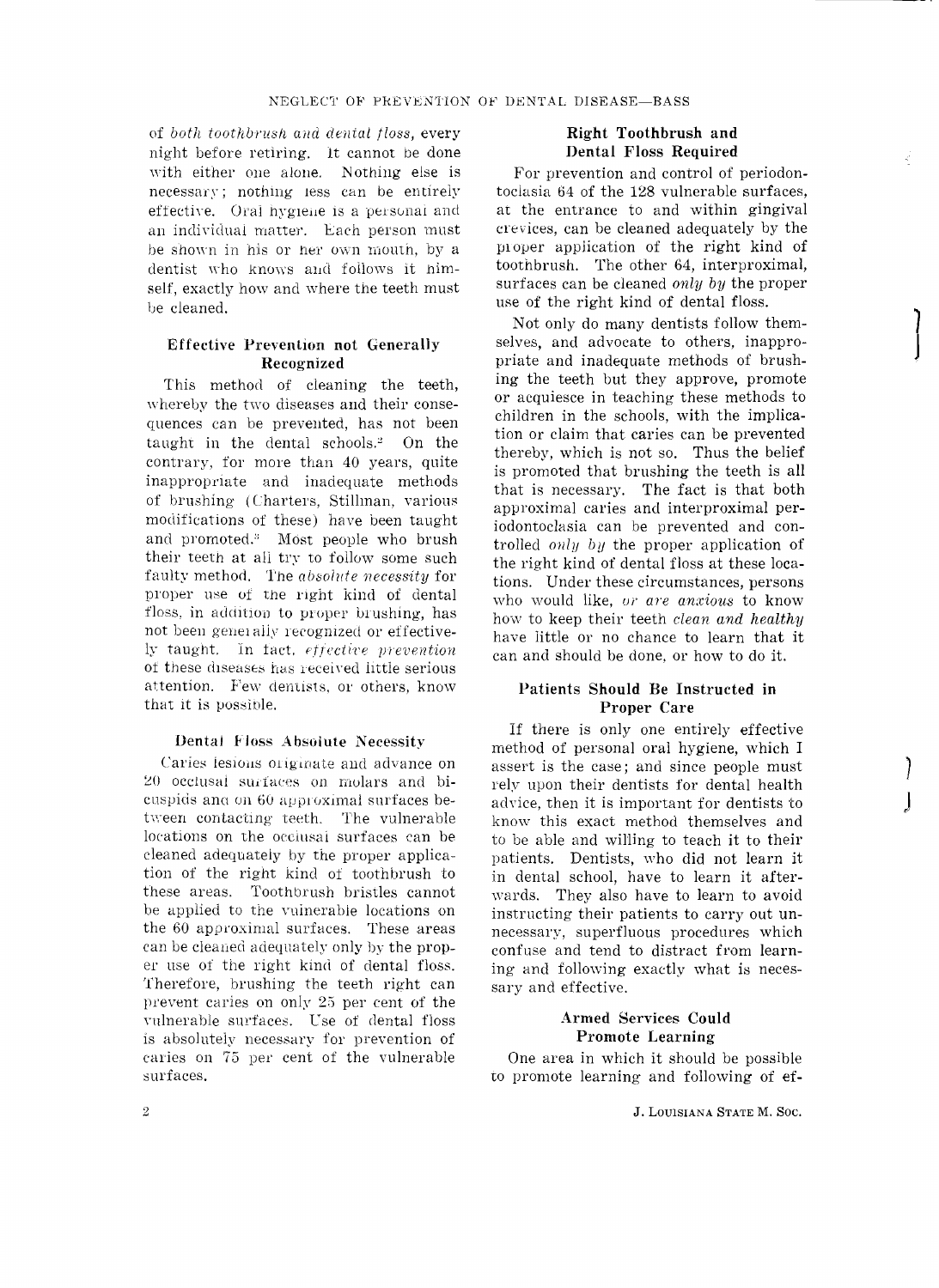fective personal oral hygiene, and thereby prevention of dental disease, is in the armed services. Hundreds of thousands of the finest young men (and some women) are drafted or otherwise brought into these services. From the day of induction to final discharge, and sometimes much longer, their dental health-welfare, and to some extent that of their dependents, is a responsibility of the government.

Practically everyone. when he enters the service, already has sustained from some to much damage from caries. In addition they usually have many unrecognized, less advanced lesions, both on their occlusal surfaces and on the approximal surfaces of their contacting teeth. All have demonstrable, active, advancing periodontoclasia lesions around most of their teeth.

 $\begin{bmatrix} \phantom{-} \\ \phantom{-} \end{bmatrix}$ 

 $\big)$ 

J

Although damage from these diseases can be prevented, practically 100 per cent, by the right method of personal oral hygiene. *and in no other way,* they now go through their period of service with active, advancing dental disease and are finally discharged, without being taught and induced to follow the only effective method of personal oral hygiene ever known. The dental officers had not learned this method before they were inducted and do not learn it afterwards. Therefore, they are not prepared to teach and promote effective oral cleanliness and dental health.

This situation is a shame and a disgrace. It is a serious reflection upon the leading authorities, in the dental profession, especially those in dental education, and also upon the highest officers in the armed services. Unless and until these officers recognize and know, not just hear about, these facts themselves, they are not prepared to successfully direct effective preventive dental health service by those under their command. The situation is also a severe reflection upon the responsible governmental system that blindy tolerates this enormous health-welfare deficiency in the armed services.

Damage and impairment of function of the teeth accumulate as age advances in veterans from the armed services. This

would not be so if they had been taught, while in service, and had continued to fol-Iowan effective method of personal oral hygiene. Since they did not receive the necessary instruction in service, through no fault of theirs, those to whom it could be made available yet would maintain the highest degree of oral cleanliness and dental health thereafter. The right method has been found to be entirely effective through far advanced age.<sup>4</sup>

#### Should Be Given Highest Priority

Certainly effective personal oral hygiene, and the resulting dental health, should be given the highest priority in any dental care provided under the auspices of the Veterans Administration. The present continuing need for conventional treatment and restorations would be greatly reduced thereby. This will not be done unless and until the dentists employed know the method themselves and are prepared and willing to teach and promote it.

#### The US Public Health Service

The US Public Health Service is another vast, authoritative, influential government agency in which effective personal oral hygiene, and the resulting prevention of dental disease could be promoted; but it is not. Although the method and the microscopic conditions which make it necessary have been known and available for many years, $*$ <sup>5</sup> persons receiving dental care under the auspices of the PHS today do not have the benefit of it. It would be necessary for the dental officers to know it themselves and to have the privilege and duty of bringing it to the patients under their care.

#### Fluoridation '?

For more than 20 years the dental division of the PHS has devoted much effort and resources toward promotion of fluoridation of community water supplies, which promises reduction in caries up to, but not more than, 50 per cent, for those

<sup>\*</sup> Reference 5 contains a list of my publications related to this subject, up to that time.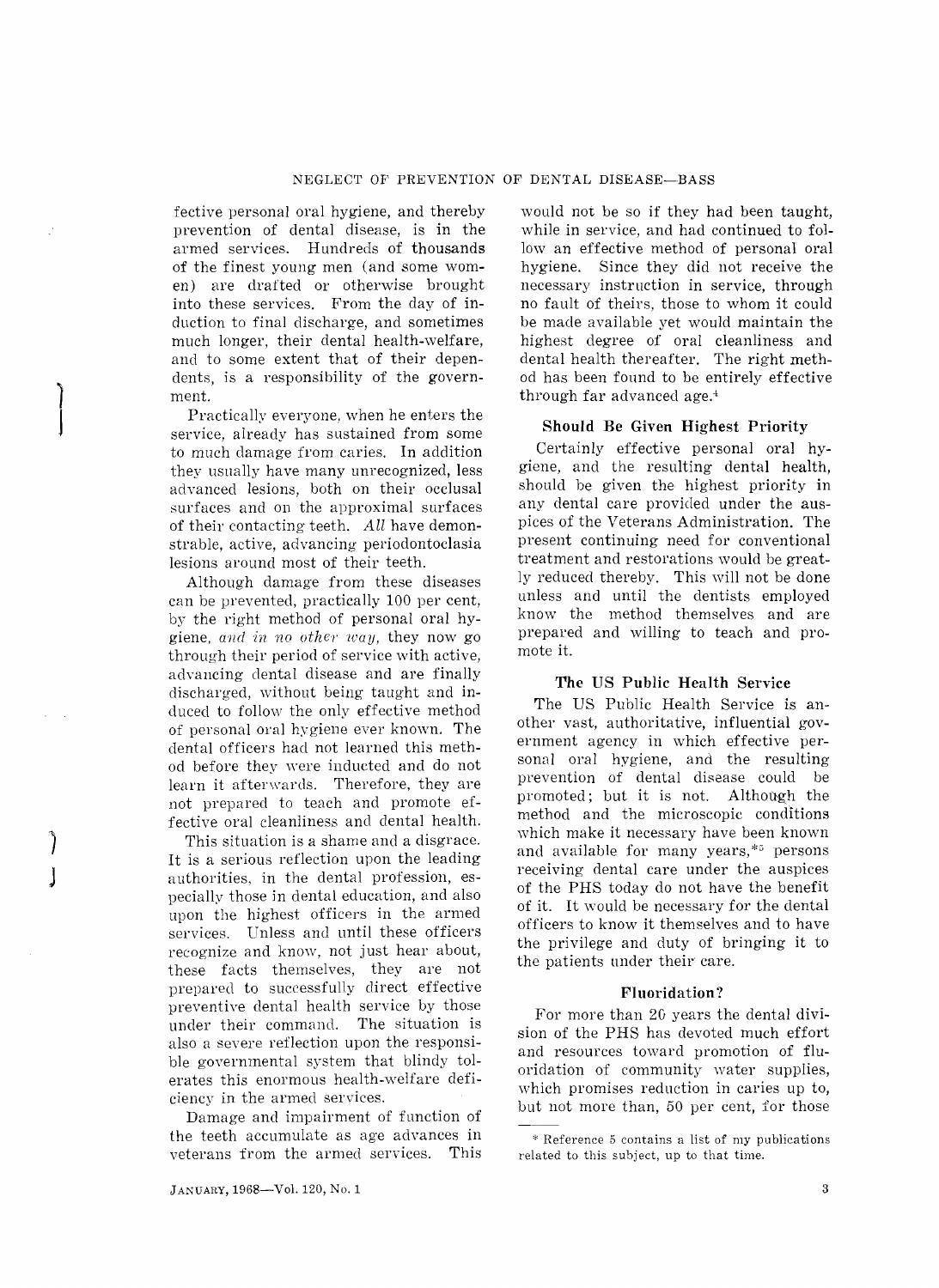who have it all of their lifetime. The right method of personal oral hygiene promises practically 100 per cent prevention of further caries damage, for those who know and follow it. It also promises, at the same time, practically 100 per cent of prevention and control of periodontoclasia, whereas fluoridation promises none. This universal disease of man originates, as gingivitis, in childhood, continuously advances during adult life and never ends as long as any teeth remain. Notwithstanding reports, claims and opinions to the contrary, I believe that continued ingestion of fluorides actually increases the activity of the already existing periodontoclasia.

A small fraction of what the PHS has put, directly and indirectly, into promotion of fluoridation to reduce caries, long since could have brought the needed information about effective personal oral hygiene to every dentist in the country who is willing to learn it and sincerely wishes to prevent further caries and periodontoclasia activity in his patients. Those who follow this method and keep their teeth clean do not need fluoridated water.

In 1948, the US Congress, at the urgent request, advice and recommendation of dental officers of the PHS and some other misled dentists, appropriated one million dollars for a nationwide demonstration and promotion of topical application of sodium fluoride to the teeth. One of the specified purposes was to "generally publicize and promote interest in the procedure". The original advocate and leading authority for this treatment, which was reported to produce up to 40 per cent reduction in caries, was a PHS dental officer, Dr. John W. Knutson. He was chief dental officer of the PHS for several years until his retirement in 1961.

Application of sodium fluoride to the teeth has little or no specific effect whatever on caries. This million dollar mistake was vigorously imposed, no doubt with good intention, upon the dental profession, the US Congress and the American people, largely through the leadership and influence of dental representatives of the PHS.

The time and effort spent by dentists since then, in uselessly applying fluoride to teeth, if it had been devoted to teaching their patients effective personal oral hygiene, could have reached, and actually prevented further caries damage in many times more people. In addition, at the same time, it would have prevented further advancement of their periodontoclasia.

For many years now, organized dentistry, following the leadership and wishes of the PHS has vigorously supported and promoted fluoridation of public water supplies. A few years ago the number of new communities starting fluoridation was less than the number rejecting it or abandoning it after it had been started. In the November, 1960 elections 45 out of 50 referendums voted against fluoridation.

This situation led to a greatly increased, more militant promotion campaign in which authorities in the American Dental Association have taken a large part, especially through pressure on the local dental profession and through their publication media, particularly the *Journal of*   $the$  American Dental Association. The entire November, 1962 issue was devoted to this subject.<sup>6</sup> There was a total of 24 articles dealing with one feature or another of fluoridation. Fourteen of them dealt, in part or entirely, with ways of conducting promotional campaigns and overcoming the opposition.

Another example, a large part of the November 1965 *JADA* was devoted to promotion of fluoridation.' There was a total of eight original articles (40 pages), one editorial of highest praise for fluoridation, six short articles (News of Dentistry) relating further successes in final institution of fluoridation where it had not been accepted previously, and one Special Contribution (29 pages) presenting criticisms and ridicule that have been expressed about those who have opposed it.

Of the eight original articles two were authored by dentists (DDS) and six by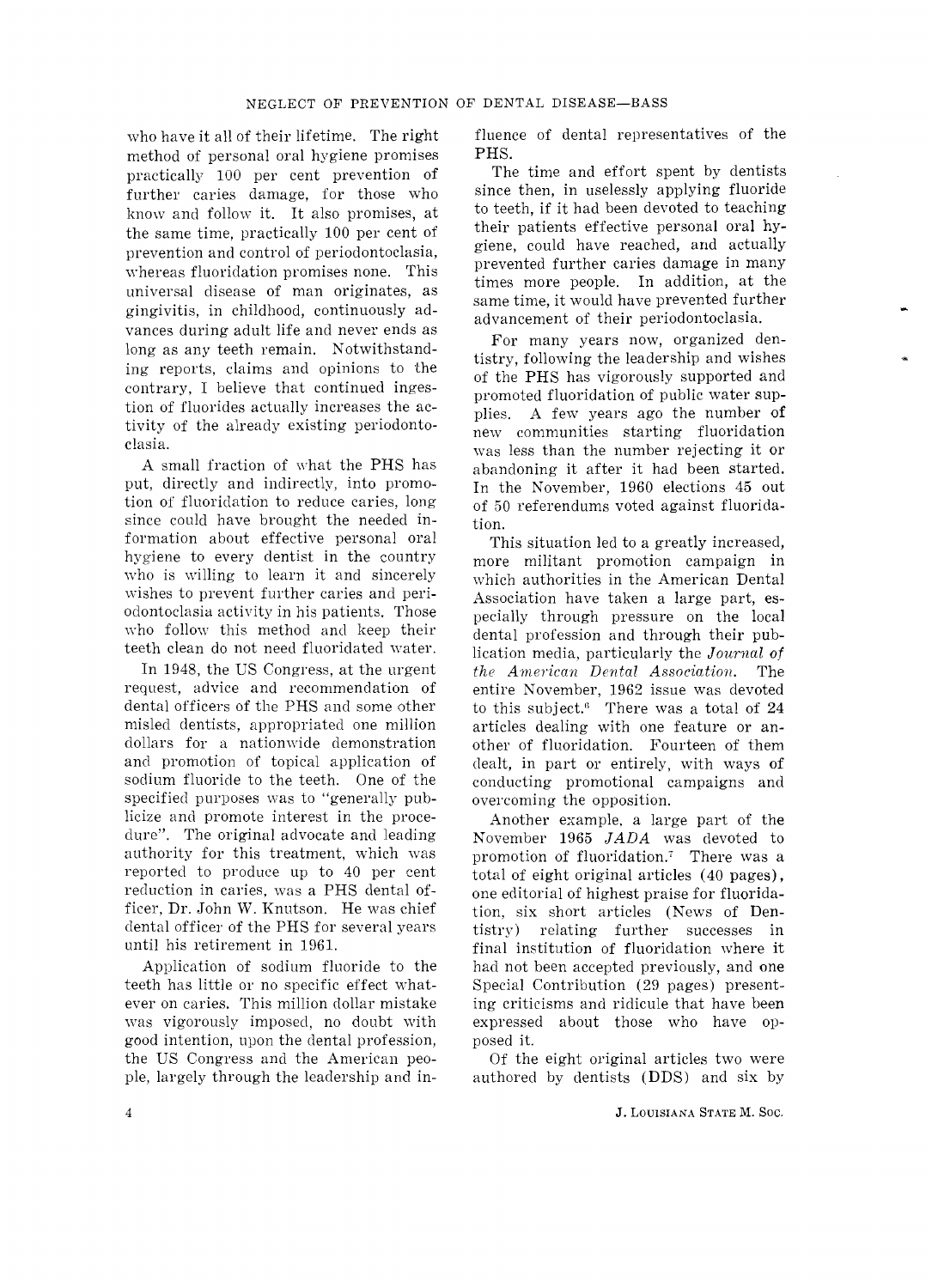non-dental persons - (BA, BS, PhD, 2 MDs in gynecology and obstetrics). The authors of six of the articles appear to be either directly or indirectly connected with Or subsidized by the PHS. One (BS) is a staff writer for the JADA, and one (PhD, a professor of political science) seems to be independent.

A small fraction of the effort and space in the J*ADA* during the past several years, devoted to fluoridation, if it had been devoted to effective personal oral hygiene, could have brought the necessary facts relative to prevention of both caries and periodontoclasia to the attention of all readers who sincerely wish to prevent these diseases.

'"

#### **Comment**

Dentists in general certainly are not to be blamed for not knowing themselves, therefore not teaching and advising their patients to follow effective personal oral hygiene. It was not taught or followed in their dental schools. Prevention of dental disease, for which it is necessary, usually receives little attention in the curriculum. What instruction they received in this regard was not based upon adequate accurate information as to the microscopic, etiologic and pathologic conditions in the two diseases which can and should be prevented.

This serious deficiency<sup>2</sup> in dental education surely will have to be reduced before any considerable proportion of practicing dentists are prepared to successfully promote prevention of dental disease.

Most dentists cannot be criticized for advocating fluoridation of public water supplies. For years they have been constantly urged to do so by an important, highly respected government agency, the PHS, and by authoritative spokesmen for their own national organization, the ADA. It has been so successfully promoted and publicized and has been so strongly advocated by leading dentists until any dentist naturally must hesitate not to endorse it.

One known effect from ingestion by man of sufficient fluorine during the first

eight or ten years of life is profound, lifetime alteration in the microscopic and ultramicroscopic structure of the enamel of the teeth. If the damage is great enough, the condition may be recognized macroscopically and is then called "mottled enamel". This altered, abnormal enamel has been found to be less susceptible to the action of acids than is normal enamel. Since caries results from the action of minute quantities of acids produced and retained at certain specific locations, such fluoride affected teeth should be more resistant to caries. It has been suggested that this may be one of the ways in which fluoridation inhibits caries.

Inauguration of fluoridation of community water supplies means, in effect, that everyone living there, young or old, sick or well, with normal or abnormal functions, even those with no teeth at all, must take it for life whether they want to or not.

Does anyone believe, I do not, that lifetime ingestion of enough fluorine to alter the structure of the enamel of the teeth, during childhood, does not in any way also affect other organs and tissues of the body. Nor do I believe that all such possible or probable effects can now be recognized or evaluated.

Fluorine is considered to be an enzyme poison, and it has been suggested that this antienzyme effect may reduce production of acids about the teeth, thereby reducing caries activity. Even if this is so, it is not reasonable to assume that its effects upon the countless known and unknown enzyme systems involved in the development and vital functions of other organs and tissues of the body, are likewise directly or indirectly beneficial. Nor is it reasonable to assume that it is possible to recognize, identify or evaluate all such effects.

Many physicians have endorsed fluoridation, thereby contributing their professional prestige and influence to promotion of potentially harmful compulsory mass - medication for inhibition of a local, noncontagious, noninfectious disease which results from inadequate oral hy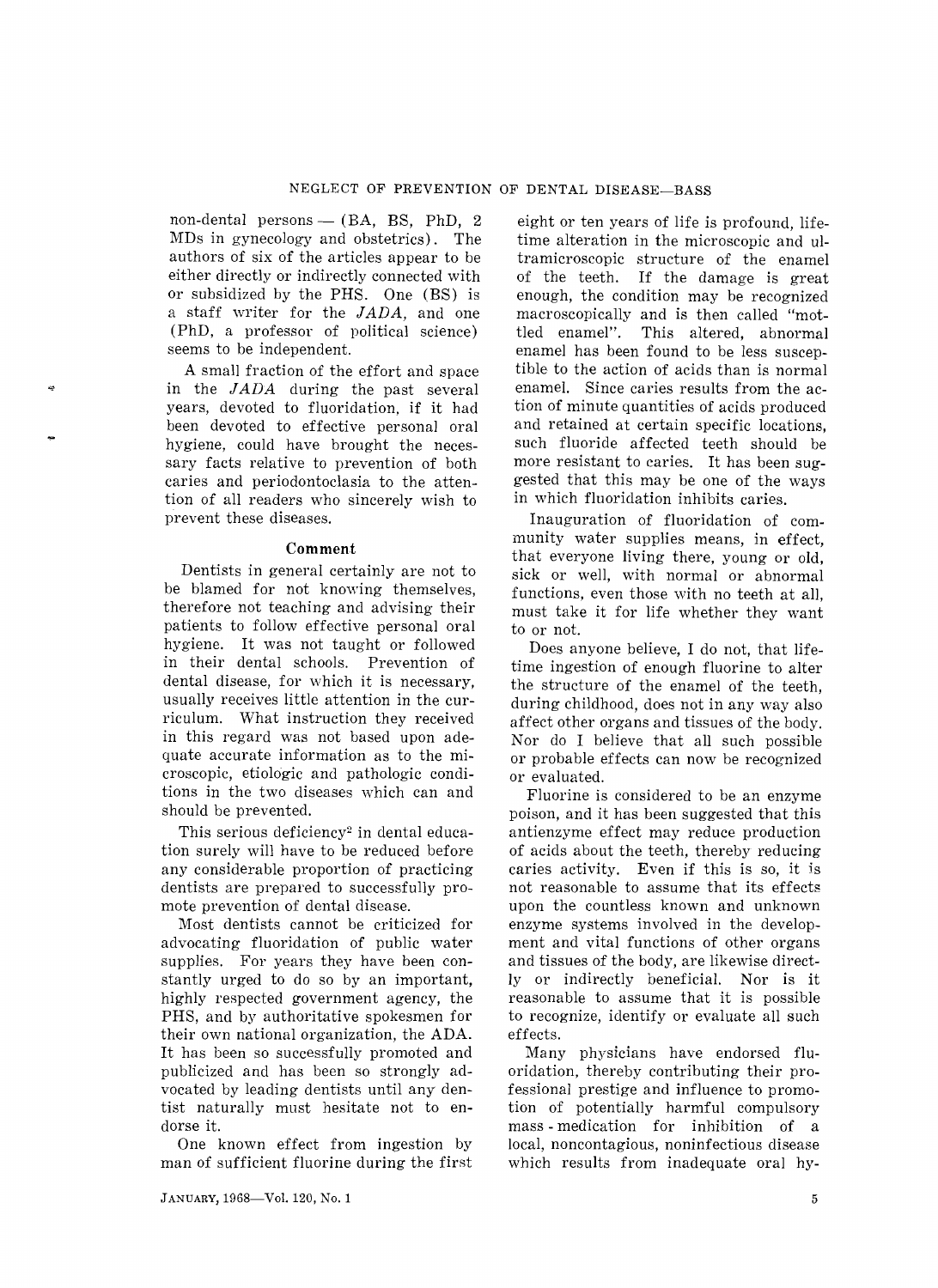giene. Shame on them! They should know better and I believe most seriously thinking physicians do.

The stepped up promotion effort is succeeding. More and more communities are adopting fluoridation. Three state legislatures, those of Connecticut, Minnesota and Illinois, have passed mandatory fluoridation laws. It is to be hoped that they may be repealed before they go into effect.

#### Summary

The two principal diseases of the teeth, caries and periodontoclasia, can be prevented, practically 100 per cent, by following the right method of personal oral hygiene, but not without it. Individual personal instruction is necessary. The teeth must be cleaned, at the vulnerable locations, with the right kind of both toothbrush and dental floss, every night before retiring.

This entirely effective method could be made available in each of the armed services and in the PHS; but it has not been utilized.

Fluoridation of public water supplies to reduce caries is potentially harmful mass-Topical application of flumedication. orides has little or no specific anticaries effect, and is not needed.

#### References

1. Bass, C. C.: An Effective Method of Personal Oral Hygiene, J Louisiana State Med Soc 106:57-78, and 100-112, 1954.

2. Bass. C. C.: Personal Oral Hygiene; A. Serious Deficiency in Dental Education, J Louisiana State Med Soc 114:370, 1962.

3. Bass, C. C.: Some Important Developments Presently Influencing Dental Health in America. J Louisiana State Med Soc 109:201, 1957.

4. Bass, C. C.: Maintenance of Dental Health Through Advanced Age. Bull Tulaue Med Fac 26:159, 1967.

5. Bass, C. C.: Foreword: Collected papers relative to dental health; Bull Tulane Med Fac 22:139, 1963.

6. Fluoridation 1s Here to Stay, JADA 65:578-580, 1962.

7. Editorial, 20th Anniversary of Water Fluoridation, JADA 71:1201, 1965.

 $\sim$